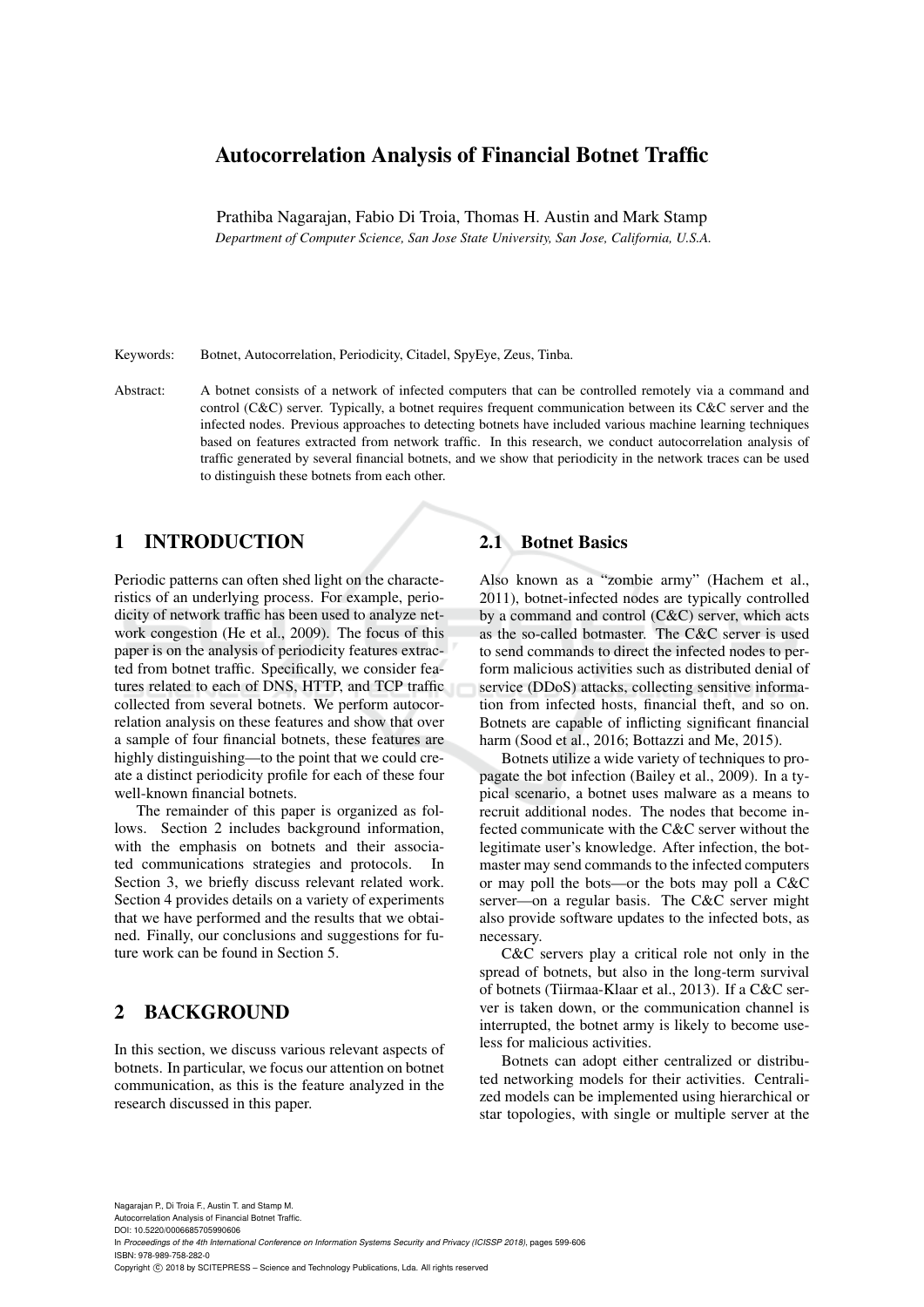core. While there is essentially no communication latency in a centralized model, the downside is that the server is a single point of failure. Distributed (e.g., peer-to-peer) topologies do not suffer from this single point of failure issue, but message delivery to the infected bots is much more challenging.

#### $2.2^{\circ}$ **Botnet Communication**

The IRC and HTTP protocols are popular for botnet communication. IRC facilitates communication between clients in the form of text, where a chat server acts as an intermediary to transfer messages between clients. Due to the scalability and flexibility of the IRC protocol (Butts and Shenoi, 2011), it would seem to be ideal for a botnet application.

The HTTP protocol is also commonly used by botnets. One advantage of an HTTP botnet is that its traffic will tend to blend into the vast background of HTTP traffic. Furthermore, HTTP bots frequently exploit bugs or compromised websites to communicate with infected nodes (Hachem et al., 2011).

Regardless of the protocol used, a botmaster can communicate with his bots in either a push or pull mode (Hachem et al., 2011). In a push communication mode, the botmaster sends commands to bots, typically via broadcast methods. In contrast, for pull communication, an infected node must contact the botmaster, which typically involves periodically polling the botmaster. For botnets, an advantage of push communication is that it is easier to coordinate attacks, while an advantage of pull communication is that it is likely to be considerably stealthier. Of course, a botnet could employ a combination of both push and pull communication.

#### **RELATED WORK** 3

In (Tyagi et al., 2015), the focus is on detecting periodicity of related content in a particular flow using  $n$ -gram analysis and deep packet inspection. The authors cluster flows and compute a similarity score based on a distance metric and timing analysis. These techniques are tested on a synthetic dataset based on the Zeus botnet, and achieve a 98% detection accuracy. While these results are intriguing, the reliance on simulated data and the small size of the experiments are significant limitations of this research.

The authors of the work in (Stevanovic and Pedersen, 2015) and (Beigi et al., 2014) extract more than 20 network-based features related to DNS, TCP and UDP traffic and use these features to classify data from 40 botnets. The authors apply a variety of classifiers based on random forests and in the best case obtain a detection accuracy of 99%.

The research in (Jin et al., 2015) consists of creating a database of authoritative name server records (i.e., DNS TXT records) and then using this information to differentiate traffic. This research achieves a "hit rate" of 19% per day. However, this research relies on fixed IP addresses, which may not stay constant over an extended period of time.

A decision tree classifier is applied to byte-based, duration-based, behavior-based, and packet-based features of botnet traces in (Beigi et al., 2014). These authors achieve detection rates that range from 75% to  $99\%$ 

In (Adamov et al., 2014), the authors conducted a study of popular botnets, based on the type of files downloaded, protocols used, and encryption information, along with various characteristics of the bot commands. The focus of this work is on anomalous botnet traffic. While these results are interesting, the general applicability of the method is not clear.

Various periodicity characteristics of network features in botnets are discussed in (Garcia et al., 2014). Using Markov chains based on the transport layer protocol, they achieve an  $F$ -measure of 93%.

The work in (Eslahi et al., 2015) uses a variety of metrics, including range of frequencies, and time sequencing to determine periodicity in HTTP botnets. A decision tree is used for classification.

OGY PUBLICATIONS

#### **EXPERIMENTS AND RESULTS**  $\boldsymbol{\Lambda}$

When examining botnet packet captures, we found network communication in TCP and DNS to be common across all botnets that we considered. Furthermore, the HTTP protocol under TCP has a special significance, as many botnets use HTTP for communication (via HTML). Hence, this research focuses on features extracted from DNS. HTTP, and TCP.

## **4.1 Feature Selection**

The features we consider have been selected while keeping in mind techniques such as tunneling and domain generation algorithms (DGA). Note that DGAs are often used by botnets to generate different domain names periodically, which can serve to make it far more difficult to shut down the C&C server. In addition, botnets frequently use tunneling to piggyback data from one protocol on top of another. By careful use of tunneling techniques, botnets can often evade firewall defenses.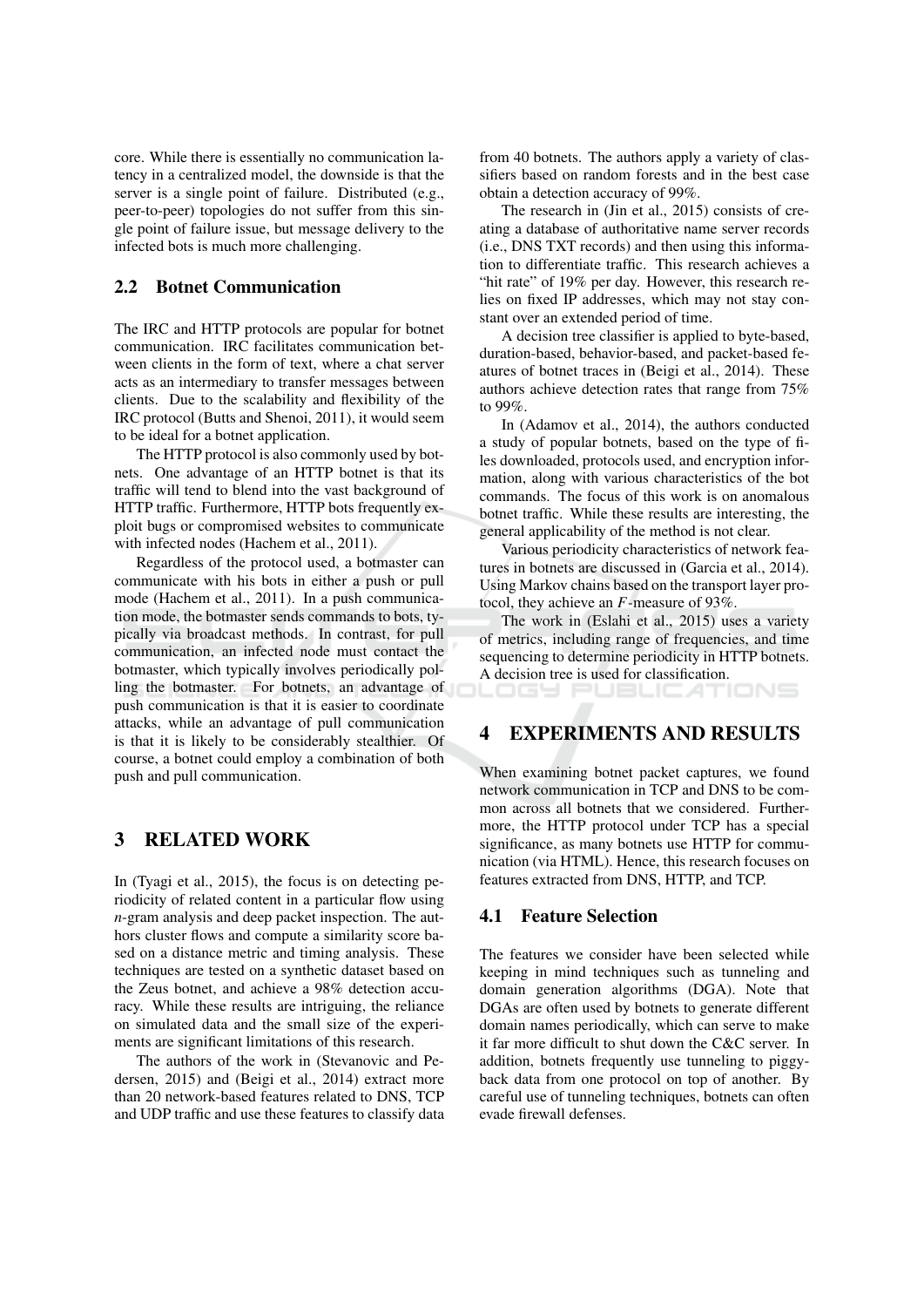The specific DNS, HTTP, and TCP features we have selected for analysis are summarized in Table 1. Note that these features capture a wide variety of characteristics of each of these protocols.

| Protocol    | Feature              | Description           |  |
|-------------|----------------------|-----------------------|--|
| <b>DNS</b>  | query type           | type of query         |  |
|             | response type        | type of response      |  |
|             | frame length         | length of data frame  |  |
|             | frame delta yime     | time elapsed          |  |
|             | query name           | SLD name              |  |
|             | response TTL         | response time to live |  |
|             | answer count         | number of answers     |  |
|             | response code        | response code         |  |
|             | response length      | length of response    |  |
|             | length of domain     | length of SLD         |  |
|             | domain digits        | digits in SLD         |  |
|             | bigram query score   | domain bigram score   |  |
| <b>HTTP</b> | request method       | method used           |  |
|             | content type         | type of content       |  |
|             | response code        | status code           |  |
|             | content length       | length of content     |  |
|             | URL length           | length of URLs        |  |
|             | cache time           | time of cache         |  |
|             | cache type           | type of cache         |  |
|             | header elements      | no. header elements   |  |
|             | bigram score         | data bigram score     |  |
|             | request interval     | timings               |  |
|             | time since request   | elapsed time          |  |
| <b>TCP</b>  | keep alive status    | keep-alive flag       |  |
|             | segment length       | TCP segment length    |  |
|             | flags status         | no. of flags set      |  |
|             | iRTT                 | initial estimate RTT  |  |
|             | length of connection | duration              |  |
|             | port                 | port number           |  |

Table 1: Feature sets.

#### $4.2$ Autocorrelation

There are various methods available to identify periodicity in a time domain signal. For example, the discrete Fourier transform (DFT) maps a time domain signal into the frequency domain, where periodicity features are easy to distinguish.

For the research presented in this paper, we rely on autocorrelation plots for each of the multitude of features listed in Table 1. Autocorrelation consists of the cross-correlation of a signal with itself. Autocorrelation plots enable us to easily determine the presence of periodic cycles in a signal via a simple visual inspection, and we can also determine the dominant periods in periodic signals.

Figure 1 gives an example of a periodic signal and the corresponding autocorrelation sequence. From the autocorrelation plot, we see that we can easily deduce the dominant period (or periods) of the underlying sequence. Another significant benefit to auto-





Figure 1: Autocorrelation of a periodic signal.

VOLOGY PUBLICATIONS correlation analysis is that it works well, even in the presence of considerable background noise.

For comparison, we have given an example of an aperiodic sequence in Figure 2, along with its autocorrelation plot. In this case, the autocorrelation sequence reveals that there is no periodic information present in the original signal.

## 4.3 Data

The datasets used in our experiments are all publicly available. The Contagio malware dump (Parkour, 2015) consists of a large number malware samples, as well as botnet packet captures and binaries. The Stratosphere IPS dataset (Garcia et al., 2014) is a sister project of the malware capture facility project (MCFP), and includes packet capture and binaries of more than 200 botnet traces. The ISCX dataset (Beigi et al., 2014) contains 13 traces of botnet packet captures, and also includes benign data. In this paper, we report on periodicity experiments involving the financial botnet data, as found in the aforementioned datasets.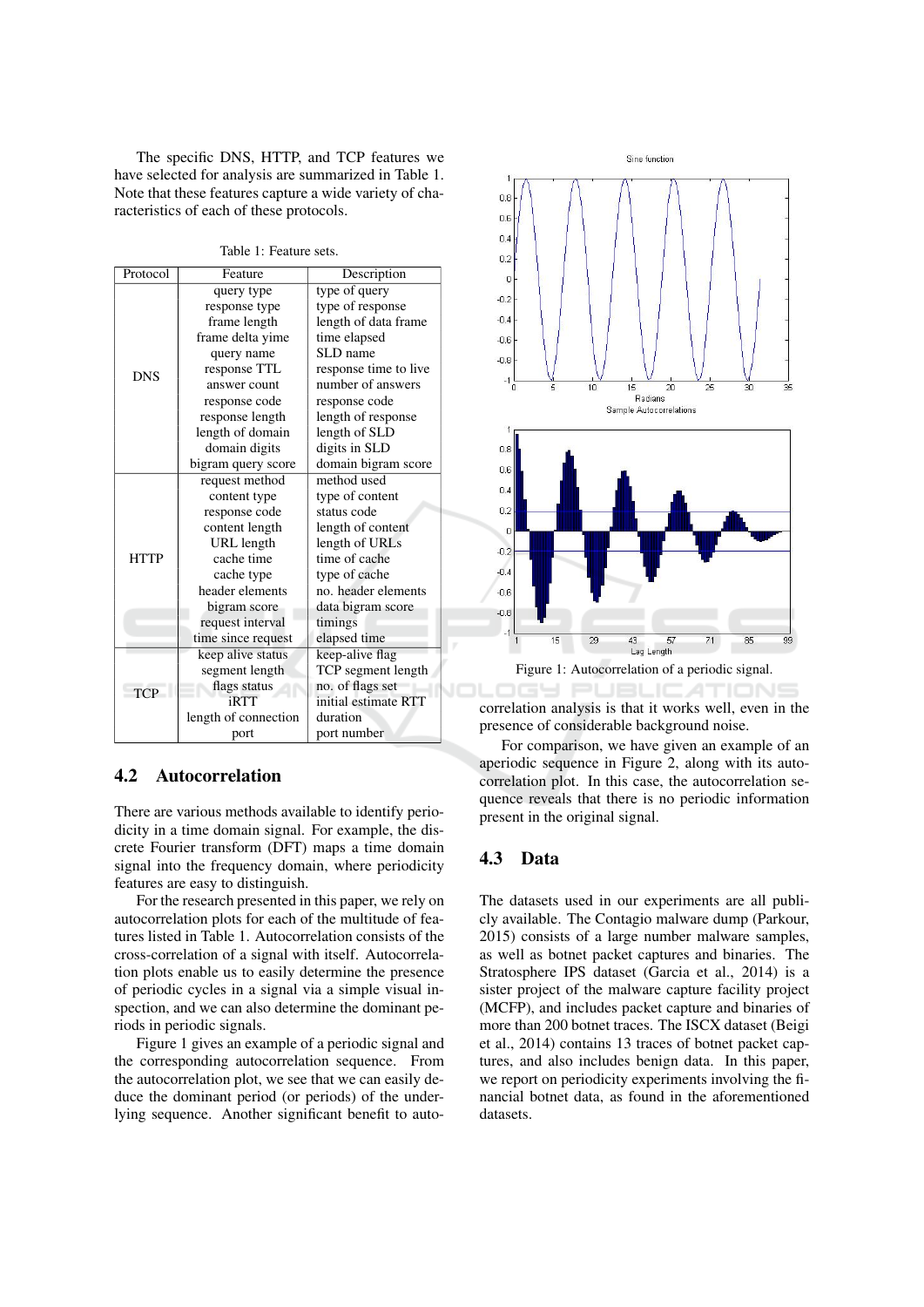

Figure 2: Autocorrelation of an aperiodic signal. IENCE *A*ND

Specifically, the experiments reported here were performed on the following four financial botnets: Citadel, SpyEye, Zeus, Tinba. These botnets have been used to steal credentials, enable banking fraud, and target financial institutions, among other malicious activities. Here, we provide a brief summary of each of the financial botnets considered in this paper.

- Citadel is a sophisticated botnet that is considered on offshoot of Zeus. This botnet includes a variety of stealth features and can be used to steal credentials via keystroke logging, screen capture, and video capture. The Zeus botnet is available as a kit that was reported to sell for more than \$3000 in 2012 (Segura, 2012). As of 2013, Citadel had been implicated in the theft of more than \$500M (BBC News, 2013).
- SpyEye includes such advanced features as keystroke logging, encrypted config files, an "authorization grabber", and a "Zeus killing" feature, which serves to eliminate any possible competition from the popular Zeus botnet (Coogan, 2010). In an all-too-rare success for law enforcement, the developers of SpyEye were caught and recently

sentenced to long prison terms (Ribeiro, 2016).

- Zeus (also known as Zbot, among many other names) is one one of the oldest and most successful financial botnets. As a result of its success, Zeus has spawned a vast number of variants. The Zeus botnet is primarily focused on stealing credentials and it employs a wide variety of means to do so. Interestingly, some versions of this botnet include sophisticated hardware-based license protections to prevent unauthorized redistribution (Stevens and Jackson, 2010).
- Tinba uses fake messages and fake web forms to try to convince users to divulge their banking credentials. In spite of being considered one of the smallest examples of malware ever created, Tinba includes a significant number of resiliency features designed to make it difficult to defeat. For example, Tinba uses public key cryptography to ensure that any updates come from an authorized botmaster (Bach, 2015).

The collected network traffic from botnet binaries is in the form of peap data. Thus, for comparison, we collected benign (i.e., non-botnet) activity also in the form of pcap files. Of course, we also analyzed botnet and benign traces obtained from the datasets mentioned above. In all cases, protocol dissectors written in Lua and executed in TShark (tshark, 2017) were used to extract the relevant features.

#### TIONS **Experimental Results** 4.4

In this section, we summarize some of our main results. First, we present autocorrelation results for background traffic, followed by a similar analysis of four financial botnets. Then we discuss the relevance of these results to botnet analysis. Note that a large number of additional autocorrelation results—and related results—can be found in the report (Nagarajan,  $2017$ ).

### 4.4.1 Background Network Activity

The raw data for the benign features considered here is primarily from the Stratosphere IPS dataset. Figure 3 (a) shows the autocorrelation graphs for selected DNS features, while Figures 3 (b) and (c) are analogous plots for selected HTTP and TCP features, respectively. Note that these autocorrelation graphs do not reveal any significant periodicity with respect to any of these features in the background data.

Next, we present autocorrelation plots for traffic extracted from each of the four financial botnets under consiseration. In all cases, we observe highly periodic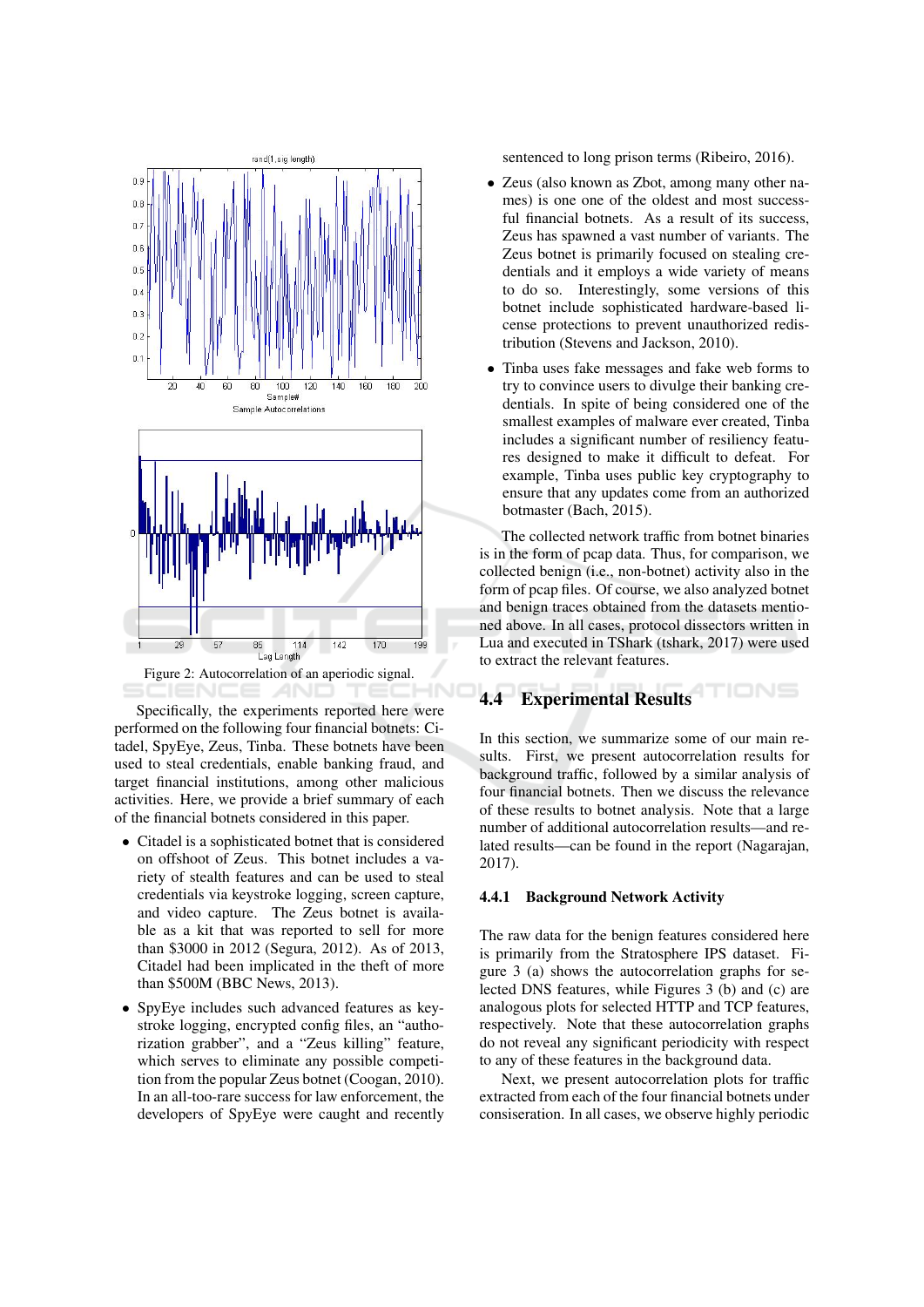



results for multiple features within one or more of the types of traffic under consideration.

### 4.4.2 Financial Botnet Network Activity

In this section, we consider the periodicity of network traffic generated by a representative sample of financial botnets. In each case, we present DNS, HTTP, and TCP autocorrelation plots, based on selected features from those listed in Table 1. We also specify the dominant period of each periodic feature.

Citadel: For the Citadel botnet, we consider network traces obtained from the Contagio dataset. All three of the Citadel autocorrelation plots in Figures 4 show strong periodicity. The DNS and TCP autocorrelation in Figures 4 (a) and (c), respectively, provide clear evidence of a short period of about 11 and (somewhat less clear) evidence of a longer period of about 350. The HTTP plot in Figure 4 (b) shows a strong and unambiguous period of 2. In this latter case, an examination of the corresponding packets reveals similar requests and responses (but with different data) being sent repeatedly.

The periodicity of Citadel traffic is striking. It is appears that periodicity would likely be a useful feature for classifying traffic from this particular botnet.

SpyEye: Like Citadel, selected DNS features of Spy-Eye show periodicity. However, in the case of Spy-Eye, the DNS periodicity is 2, as can be deduced from the autocorrelation plot in Figure 5 (a). The HTTP autocorrelation plots for SpyEye given in Figure 5 (b)



(c) Selected TCP features





Figure 5: SpyEye autocorrelation plots.

show a weak periodicity of about 23, which is surrounded by fairly significant noise. The TCP features in Figure 5 (c) seem to have a weak periodicity at around 81 packets, but more data would be needed for confirmation.

While Citadel shows strong periodicity for selected DNS, HTTP, and TCP features, the results in Figure 5 show that SpyEye only provides similarly strong results for its DNS traffic, with only weak periodicity in its HTTP and TCP traffic. Nevertheless, the periodicity in the DNS traffic for SpyEye is quite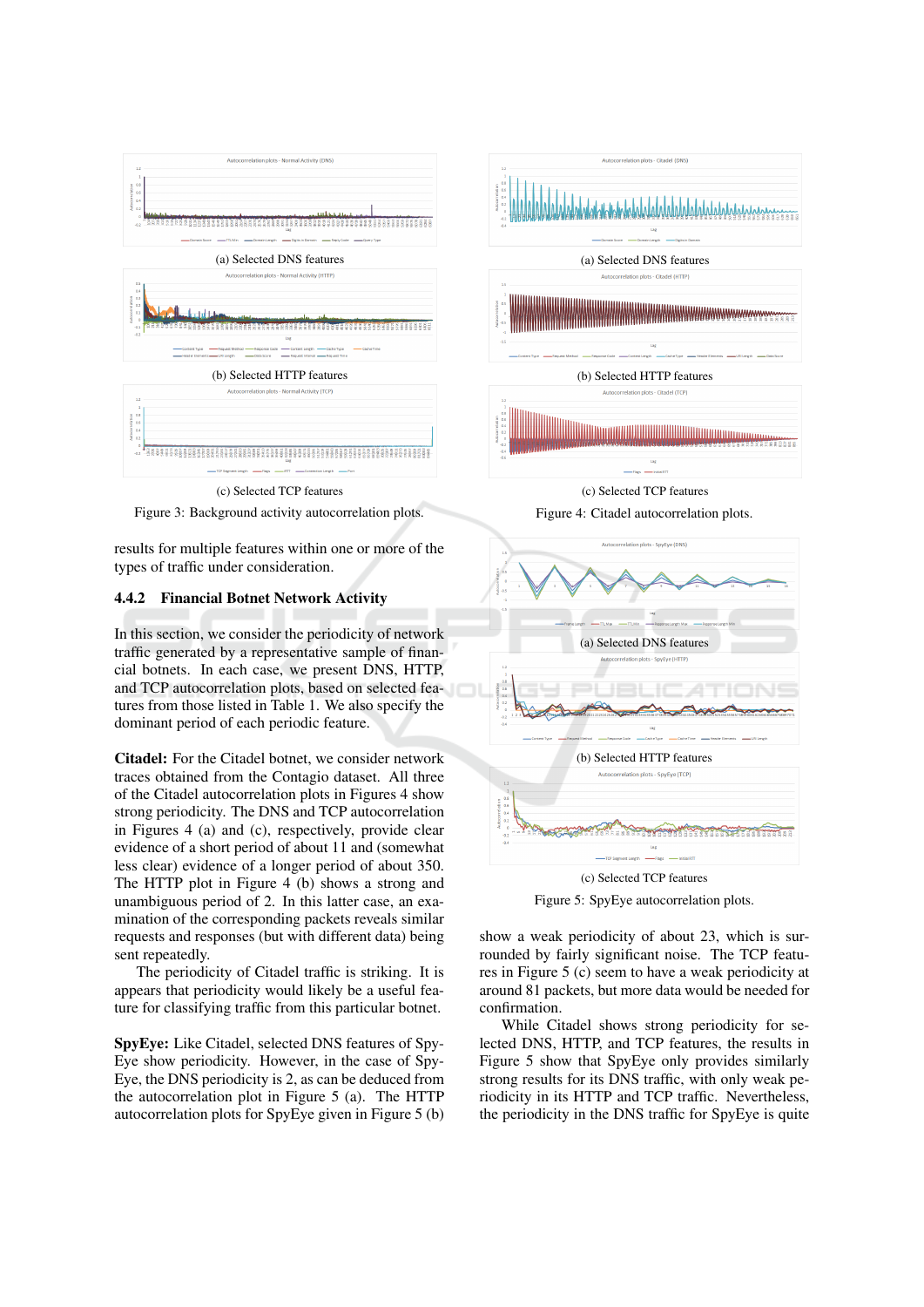

Figure 6: Zeus autocorrelation plots.

different than what we expect to see in background traffic, as shown in Figure 3. Thus, periodicity analysis also appears to be a strong feature for distinguishing the SpyEye botnet from Citadel.

**Zeus:** The raw Zeus traffic considered here was obtained from the Stratosphere IPS dataset. As can be seen from the autocorrelation plots in Figure 6 (b), the Zeus botnet is highly periodic with respect to selected HTTP features (with period 2). Based on the plots in Figure  $6$  (a) and (c), we do not observe significant periodicity in DNS or TCP features of Zeus.

Analogous to SpyEye, for Zeus we observe strong periodicity in one type of traffic, but not for the other two types. But, for SpyEye the strong periodicity was in the DNS traffic, whereas the strong periodicity in Zeus is in the HTTP traffic. In any case, strong periodicity in any one type of traffic indicates that we have a potentially useful feature for distinguishing traffic generated by this particular botnet.

Tinba: Our analysis of Tinba is based on raw traces taken from the Stratosphere IPS dataset. From the autocorrelation results in Figures 7 (b) and (c), we see that Tinba is highly periodic with respect to all of the selected HTTP and TCP features. Based on Figure 7 (a), it appears that there may be a weak (and long) periodicity in Tinba DNS traffic, but this cannot be reliably determined without substantially more data.

While the overall periodicity in Tinba is not as strong as Citadel, it is stronger than Zeus or SpyEye.



Figure 7: Tinba autocorrelation plots.

In fact, the periodicity found in each of the botnets is distinct, and could serve to distinguish the bots from each other. We discuss the issue further in the next section.

#### $4.5$ **Discussion**

Each of the four financial botnets analyzed here shows strong periodicity for multiple features in at least one of the types of traffic considered (i.e., DNS, HTTP, and TCP). As a results, we can go beyond the discussion above to construct a specific "signature" for each botnet based on its various periodicity features. The relevant information for each of the four financial botnets under consideration is summarized in Table 2. where we have shorthanded various features, e.g., "request" corresponds to any of the request-related features listed in Table 1. Based on the results in Table 2, it is clear that periodicity analysis provides a fingerprint for each of the four financial botnets considered in this paper. Significantly, these fingerprints are sufficient to distinguish traffic generated by any of these four botnets from all of the others.

The point here is that we can clearly distinguish each of these four financial botnets from each other based on a periodicity analysis of a subset of the features in Table 1. Furthermore, if we account for the period lengths, it would appear that we obtain highly discriminating signatures in each case.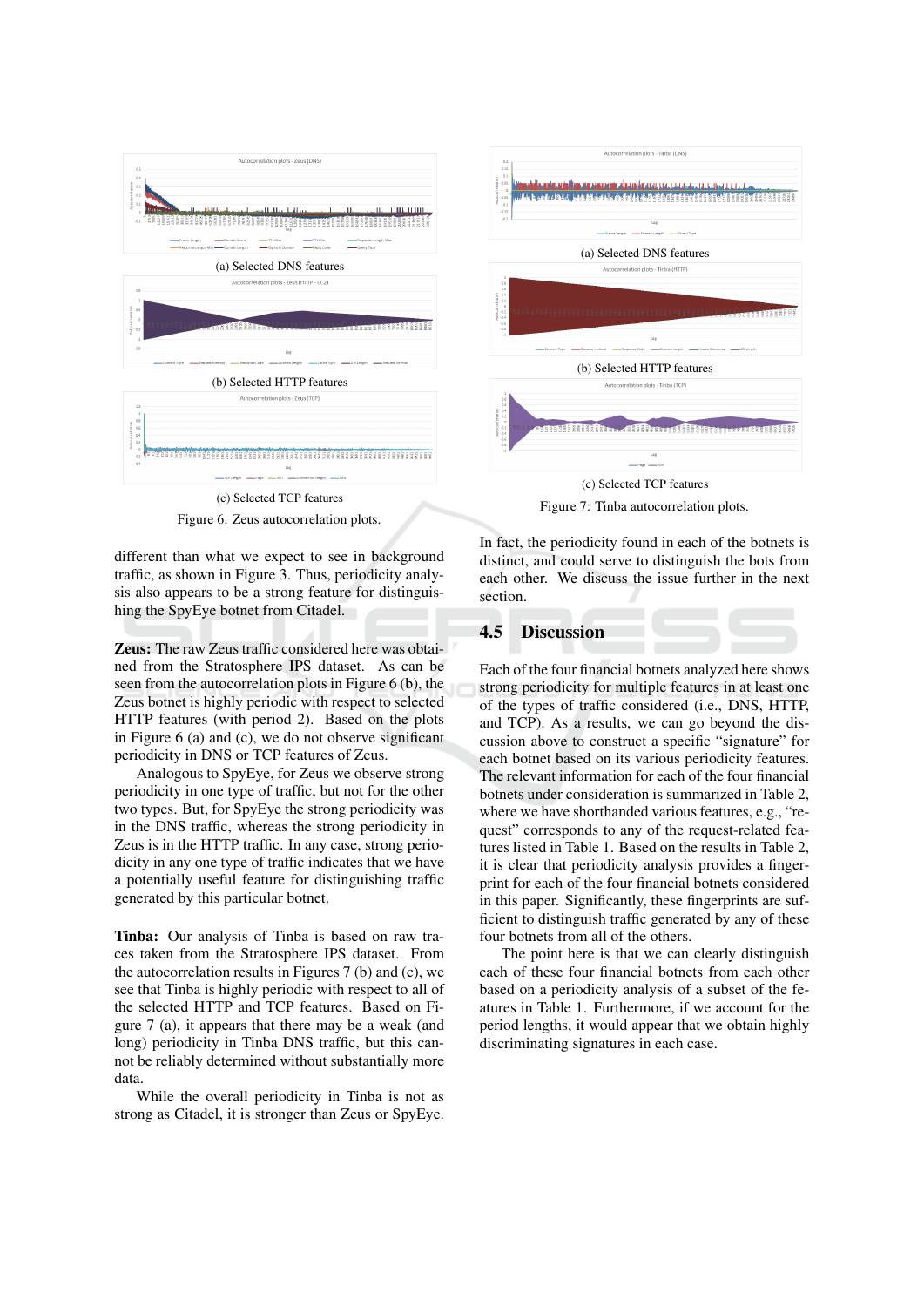|               | Periodic features               |                                                 |                      |  |
|---------------|---------------------------------|-------------------------------------------------|----------------------|--|
| <b>Botnet</b> | <b>DNS</b>                      | <b>HTTP</b>                                     | <b>TCP</b>           |  |
| Citadel       | domain                          | content                                         | flags<br>initial RTT |  |
| SpyEye        | frame<br><b>TTL</b><br>response |                                                 |                      |  |
| <b>Zeus</b>   |                                 | content<br>request<br>response<br>cache<br>URL  |                      |  |
| Tinba         |                                 | content<br>request<br>response<br>header<br>URL | flags<br>port        |  |

Table 2: Financial botnet traffic-based signatures.

### 5 **CONCLUSIONS AND FUTURE WORK**

We considered four financial botnets and analyzed the periodicity of their DNS, HTTP, and TCP traffic, based on autocorrelation plots. In each case, we found strong periodicity features in at least one of these traffic types, while background traffic did not exhibit any significant level of periodicity. Thus, autocorrelation analysis of botnet traffic would enable us to distinguish between the network activity of the four financial botnets under consideration. That is, we can construct highly discriminating signatures for each of these four financial botnets based on periodicity features, and their periods.

For future work, we will analyze the effectiveness of the periodicity-based analysis presented in this paper in a realistic networked environment. In such a case, there will be a large volume of background noise, and our goal is to determine how well we can distinguish botnet traffic (based on periodicity features) in such a noisy environment. We believe the features discussed here will prove strong by themselves and, of course, we can consider combinations of periodicity features with other aspects of botnet behavior. This problem seems ideally suited to the application of machine learning techniques and we plan to apply a wide variety of such techniques. Hidden Markov models (HMM) (Stamp, 2004), profile hidden Markov models (PHMM) (Durbin et al., 1998), support vector machines (SVM) (Berwick, 2003), and neural networks (Mukkamala et al., 2002) would appear to be obvious candidates for application to this particular problem.

### **REFERENCES**

- Adamov, A., Hahanov, V., and Carlsson, A. (2014). Discovering new indicators for botnet traffic detection. In Proceedings of IEEE East-West Design Test Symposium (EWDTS 2014), pages 1-5.
- Bach, O. (2015). Tinba: Worlds smallest malware has big bag of nasty tricks. https://securityintelligence.com/ tinba-worlds-smallest-malware-has-big-bag-of-nastytricks/. Accessed 2017-10-15.
- Bailey, M., Cooke, E., Jahanian, F., Xu, Y., and Karir, M. (2009). A survey of botnet technology and defenses. In 2009 Cybersecurity Applications Technology Conference for Homeland Security, pages 299-304.
- BBC News (2013). FBI and Microsoft take down \$500mtheft botnet Citadel. BBC News, http://www.bbc.com/ news/technology-22795074. Accessed 2017-10-15.
- Beigi, E. B., Jazi, H. H., Stakhanova, N., and Ghorbani, A. A. (2014). Towards effective feature selection in machine learning-based botnet detection approaches. In 2014 IEEE Conference on Communications and Network Security, pages 247-255.
- Berwick, R. (2003). An idiots guide to support vector machines (SVMs). http://www.svms.org/ tutorials/Berwick2003.pdf.
- Bottazzi, G. and Me, G. (2015). A Survey on Financial Botnets Threat. Springer International Publishing, Cham.
- Butts, J. and Shenoi, S. (2011). Critical Infrastructure Protection V: 5th IFIP WG 11.10 International Conference on Critical Infrastructure Protection, Revised Selected Papers. Springer Berlin Heidelberg.
- Coogan, P. (2010). SpyEye bot versus Zeus bot. https:// www.symantec.com/connect/blogs/spyeye-botversus-zeus-bot. Accessed 2017-10-15.
- Durbin, R., Eddy, S., Krogh, A., and Mitchison, G. (1998). Biological Sequence Analysis: Probabilistic Models of Proteins and Nucleic Acids. Cambridge University Press, Cambridge.
- Eslahi, M., Rohmad, M. S., Nilsaz, H., Naseri, M. V., Tahir, N., and Hashim, H. (2015). Periodicity classification of http traffic to detect http botnets. In 2015 IEEE Symposium on Computer Applications & Industrial Electronics (ISCAIE), pages 1-5.
- Garcia, S., Grill, M., Stiborek, J., and Zunino, A. (2014). An empirical comparison of botnet detection methods. Computers & Security, 45:100-123.
- Hachem, N., Mustapha, Y. B., Granadillo, G. G., and Debar, H. (2011). Botnets: Lifecycle and taxonomy. In 2011 Conference on Network and Information Systems Security, pages 1-8.
- He, X., Papadopoulos, C., Heidemann, J., Mitra, U., and Riaz, U. (2009). Remote detection of bottleneck links using spectral and statistical methods. Computer Networks, 53(3):279-298.
- Jin, Y., Ichise, H., and Iida, K. (2015). Design of detecting botnet communication by monitoring direct outbound dns queries. In 2015 IEEE 2nd International Conference on Cyber Security and Cloud Computing, pages  $37 - 41$ .